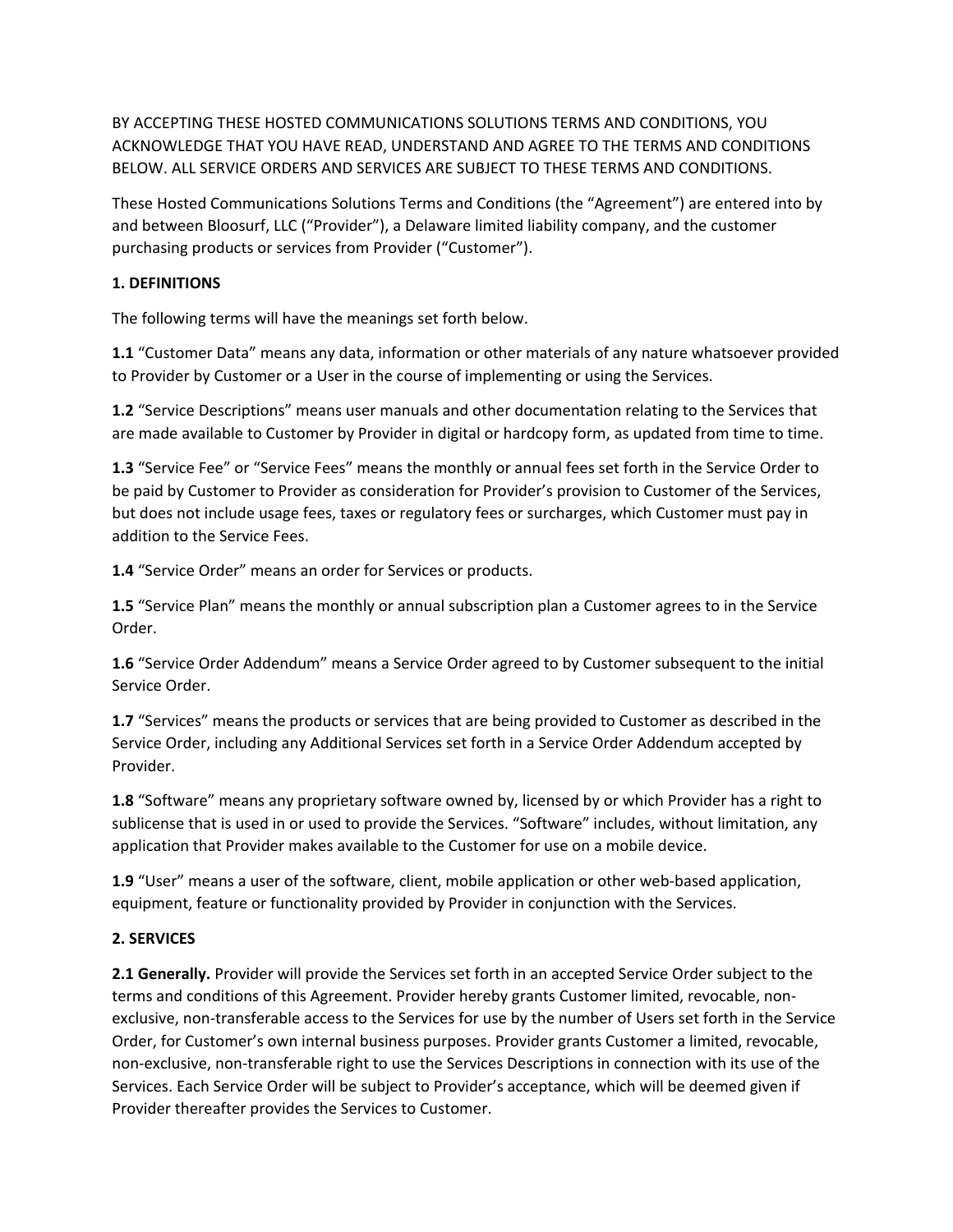**2.2 Conditions.** Customer agrees that Provider's obligations to provide the Services are expressly conditioned upon (a) Customer's payment of the fees as and when due, and (b) Customer's satisfaction of the technical requirements set forth in the Services Descriptions for the Services made available to Customer by Provider, as the same may be updated by Provider from time to time.

**2.3 Additional Services.** Customer may request an increase in Users or additional Services at any time during the Term (any such increase, "Additional Services") by submitting a Service Order Addendum setting forth the specific Additional Services desired. Each Service Order Addendum will be subject to Provider's acceptance, which will be deemed given if Provider thereafter provides the Additional Services to Customer. Upon acceptance by Provider, such Service Order Addendum will be deemed an amendment to the Agreement, subject to all of the terms and conditions herein, and the Service Fees will be increased to reflect the Additional Services, subject to the same pricing and payment terms as are set forth in the Service Order or the Service Order Addendum as applicable.

# **3. TERM**

This Agreement will commence on the date Provider accepts the Service Order and will continue for the period of time specified in the Service Order (the "Initial Term"). At the end of the Initial Term, the Agreement will automatically renew for an additional one-year period (a "Renewal Term"), and will renew at the end of each Renewal Term for an additional one-year Renewal Term, unless either party provides the other party, at least thirty (30) days prior to the end of the Initial Term or applicable Renewal Term, written notification in accordance with Section 20.1 of its desire to cancel the Services. The Initial Term and any Renewal Terms are collectively the "Term".

## **4. TERMINATION**

**4.1 Early Termination by Customer.** If Customer terminates the Agreement, or some of the Services provided under the Agreement, before the end of the Initial Term or any Renewal Term (the "Terminated Term"), Provider will charge Customer, and Customer will pay, an early termination charge equal to 100% of the monthly Service Fee for the terminated Services, multiplied by the number of months remaining in the Terminated Term on the date of termination. The early termination charge is in addition to the full monthly Service Fee payable for the month of, and months prior to, termination. Provider will also charge Customer, and Customer will pay, (a) any unpaid recurring or non-recurring charges waived by Provider at the beginning of or during the Terminated Term, and (b) the difference between the MSRP and the price paid by Customer for any equipment purchased at the beginning of or during the Terminated Term. If Customer or its User transfers or ports its phone number to a service provider other than Provider, Customer must also contact Provider to terminate the Services provided to Customer by Provider.

# **4.2 Termination by Provider.**

**(a)** Provider is entitled, at its sole discretion, to suspend, terminate or change the Services without advance notice upon any misuse of the Services in any way, Customer's breach of the Agreement, Customer's failure to pay any sum due hereunder, suspected fraud or other activity by Customer or a User that adversely affects the Services, Provider, Provider's network or another customer's use of the Services. Provider will be entitled to determine, at its sole discretion, what constitutes misuse of the Services, and Customer agrees that Provider's determination is final and binding on Customer. Provider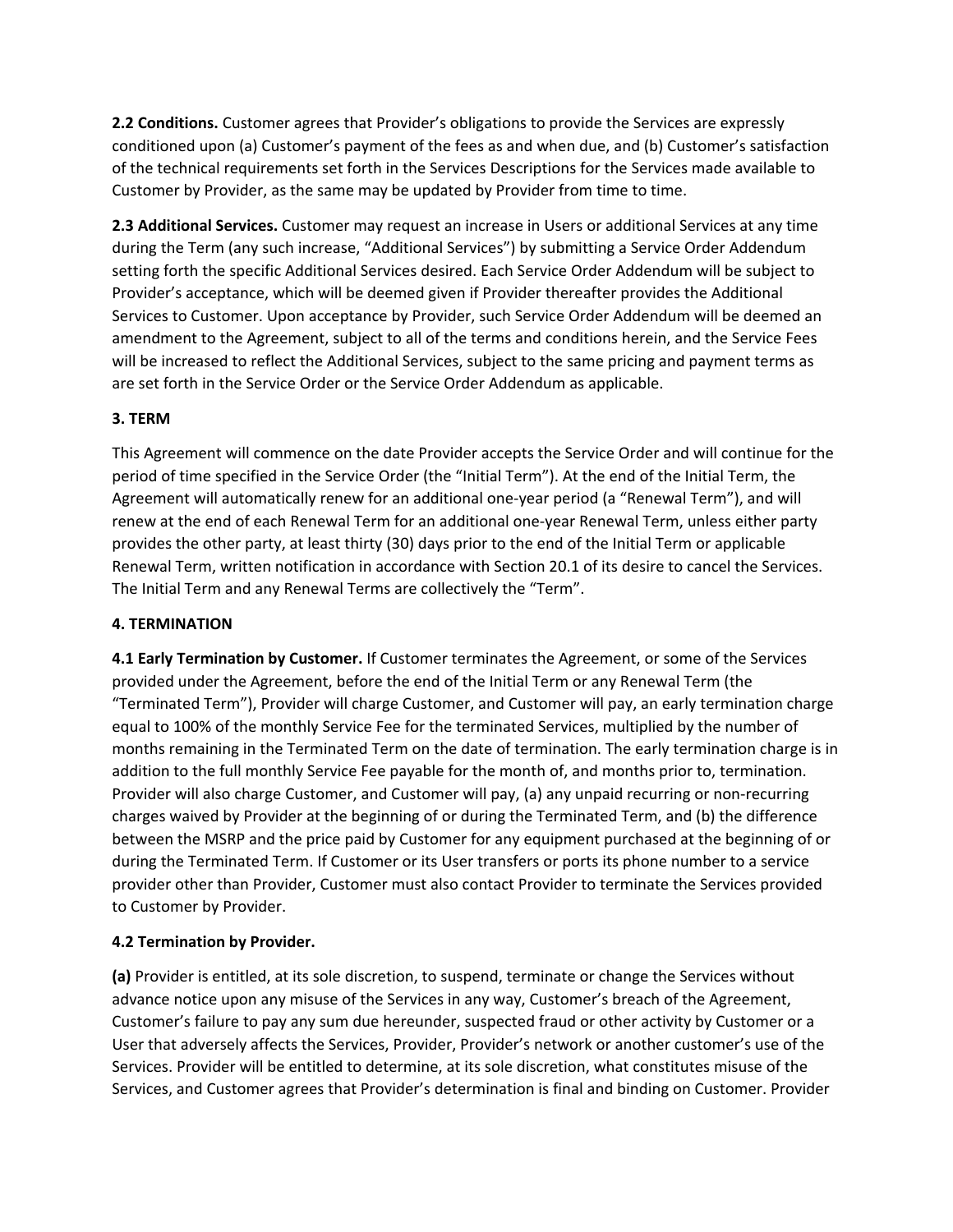may require, and if required, Customer will pay, an activation fee as a condition to changing or resuming a terminated or suspended account.

**(b)** Provider is entitled to terminate any affected portion of the Services if: (i) Provider is prohibited by law from providing such portion of the Services; or (ii) any material rate or term contained herein and relevant to the affected Services is substantially changed by or as a result of any regulation or order issued by any court of competent jurisdiction, the Federal Communications Commission (FCC), any other local, state or federal government authority, or any carrier or Internet service provider.

**(c)** Upon termination of this Agreement under this Section 4.2, Customer will be responsible for the full monthly Service Fee for the month in which termination occurs, in addition to any accrued but unpaid usage and other charges.

### **5. FEES, BILLING AND TAXES**

**5.1 Payment of Service Fees.** Customer will pay the Service Fees for Services ordered by Customer, and all other amounts due under the Agreement, pursuant to the terms of this Section 5.

**5.2 Credit.** The provision of Services is contingent upon establishment of and continuing credit approval by Provider. Customer hereby consents to Provider's procurement of a credit score or report regarding Customer. At any time during the Term, Provider is entitled to require a deposit or other acceptable form of security from Customer, as it deems appropriate. In addition, if requested by Provider, Customer agrees to provide, within two (2) business days of request, appropriate financial records to evaluate Customer's continuing ability to pay. Provider may, immediately and without notice, suspend or terminate the Services if Customer fails to comply with these security obligations. Upon a payment default by Customer not cured in a timely manner, Provider will have the right to offset against any security or deposit held any amounts owed to Provider by Customer, and to invoice and collect all other amounts owed.

**5.3 Billing.** Provider will provide Customer with a monthly online billing statement for the Services provided each calendar month and bill all charges invoiced to Customer's account. Such charges will include monthly service fees, storage charges, activation charges, equipment charges, toll charges, shipping charges, taxes, regulatory recovery fees and any other applicable charges. Monthly Service Fees will be paid in advance of each month's service; any variable charges associated with usage and any other applicable charges associated with such usage shall be billed in arrears. Billing for monthly Service Fees commences upon ordering of the Services, and monthly Services Fees will be billed pro rata in the months in which such Services commence. Customer agrees to provide Provider with complete and accurate contact and payment information, which may include Customer's credit card information, and Customer agrees to advise Provider of any changes thereto. To the extent Customer's payment method is by credit card, Customer authorizes Provider to charge Customer's credit card automatically to pay for Customer's charges. If a charge to Customer's credit card is declined or reversed, or if the account or credit card has expired or been suspended or closed, or if Customer fails to provide Provider with accurate or complete credit card information, Provider may suspend or terminate the Services.

**5.4 Late/Non-payment.** If any charges for the Services are due but unpaid for any reason, Provider may suspend or terminate the Services and all accrued charges will be immediately due, plus a late fee of 1.5% per month. A fee may also be charged to activate a suspended or terminated account. No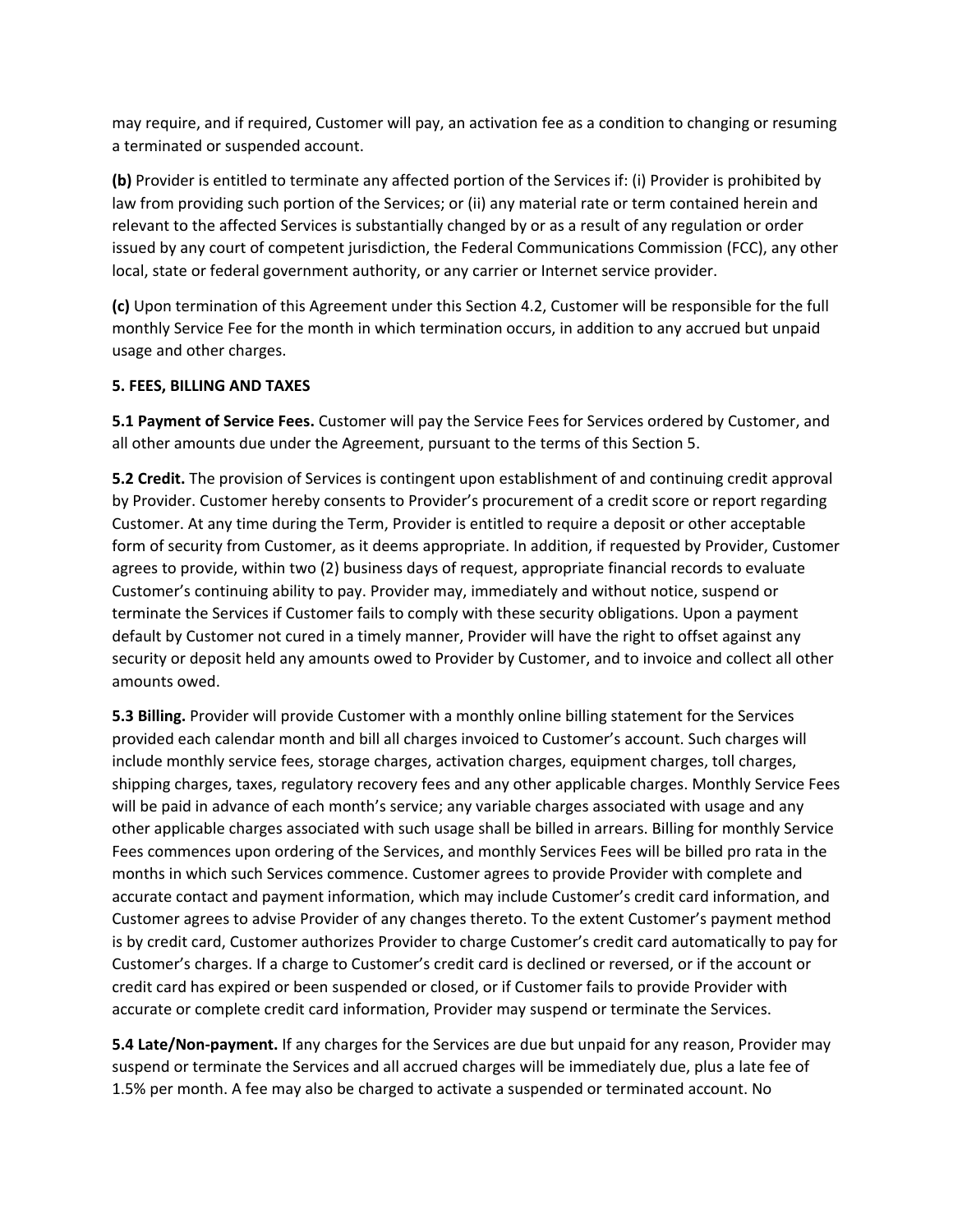suspension or termination of the Services or of this Agreement will relieve Customer from paying any amounts due hereunder.

**5.5 Taxes.** All Service Fees and other charges are exclusive of any taxes, surcharges, public utility fees and regulatory fees (including, without limitation, Universal Service Fees and E911 taxes). Such taxes and fees will be billed by Provider and paid by Customer. Taxes and regulatory fees may increase during the Term, and Customer will pay such increased fees commencing with the next monthly bill. Should Customer claim an exemption of any taxes or regulatory fees, Customer must provide official documented and certified proof of such exemption. In no event will Provider be liable for any taxes due by Customer or its User, and Customer will defend, indemnify and hold harmless Provider if any claim for taxes or fees is made. If any amounts paid for the Services are refunded by Provider, applicable taxes and regulatory fees may not be refundable.

**5.6 Regulatory Recovery Fee.** A regulatory recovery fee may be charged monthly to offset costs incurred by Provider in complying with inquiries and obligations imposed by federal, state and municipal regulatory authorities and the related legal and billing expenses. This fee is not a tax or charge required or assessed by any government. The regulatory recovery fee will apply to every phone number assigned, including toll free and virtual numbers. The regulatory recovery fee may increase during the Term, and Customer will pay such increased fee commencing with the next monthly bill.

**5.7 Service Fee Changes.** Provider may change the Service Fees, the types of Service Plans and any additional usage charges without advance notice. Provider will post such changes to its website (http://www.anpi.com). Notwithstanding the foregoing, the Service Fees agreed upon in Customer's Service Order will not be increased during the Initial Term. With respect to any Renewal Term, the Customer will be charged Provider's then-current Service Fees in effect at the commencement of the Renewal Term.

**5.8 Availability.** Customer acknowledges and agrees that the Services may not be available 100% of the time. Additionally, Services will not be available in the event of interruption in Customer's or its User's internet or broadband service. Provider will not credit Customer for any interruptions in Service.

**5.9 Discounts.** From time to time in its sole discretion, Provider may offer promotions or discounts. Any promotion or discount codes must be provided to Provider upon purchase of the Services. Customer will not be entitled to a subsequent credit for such promotions or discounts if not requested at the time of account creation or change of Service. Promotions and/or discounts may not be used cumulatively or be used for Services retroactively.

**5.10 Billing Disputes.** Customer must dispute any charges for the Services in writing to BillingDisputes@anpi.com within thirty (30) days of the date of the charge by Provider, or Customer waives any objection and further recourse with regard to such charges. Notwithstanding the foregoing, Customer shall pay all undisputed charges in accordance with this Agreement.

**5.11 Usage Charges.** Every call using the Services that originates or terminates in the Public Switched Telephone Network ("PSTN"), including without limitation other VoIP networks, accrues applicable toll charges. Customer will not be charged for monthly usage within the limits of its then-current Service Plan. Usage which exceeds the limits, if any, of Customer's then-current Service Plan will be charged to Customer in accordance with the Service Descriptions at the rates published at http://www.anpi.com.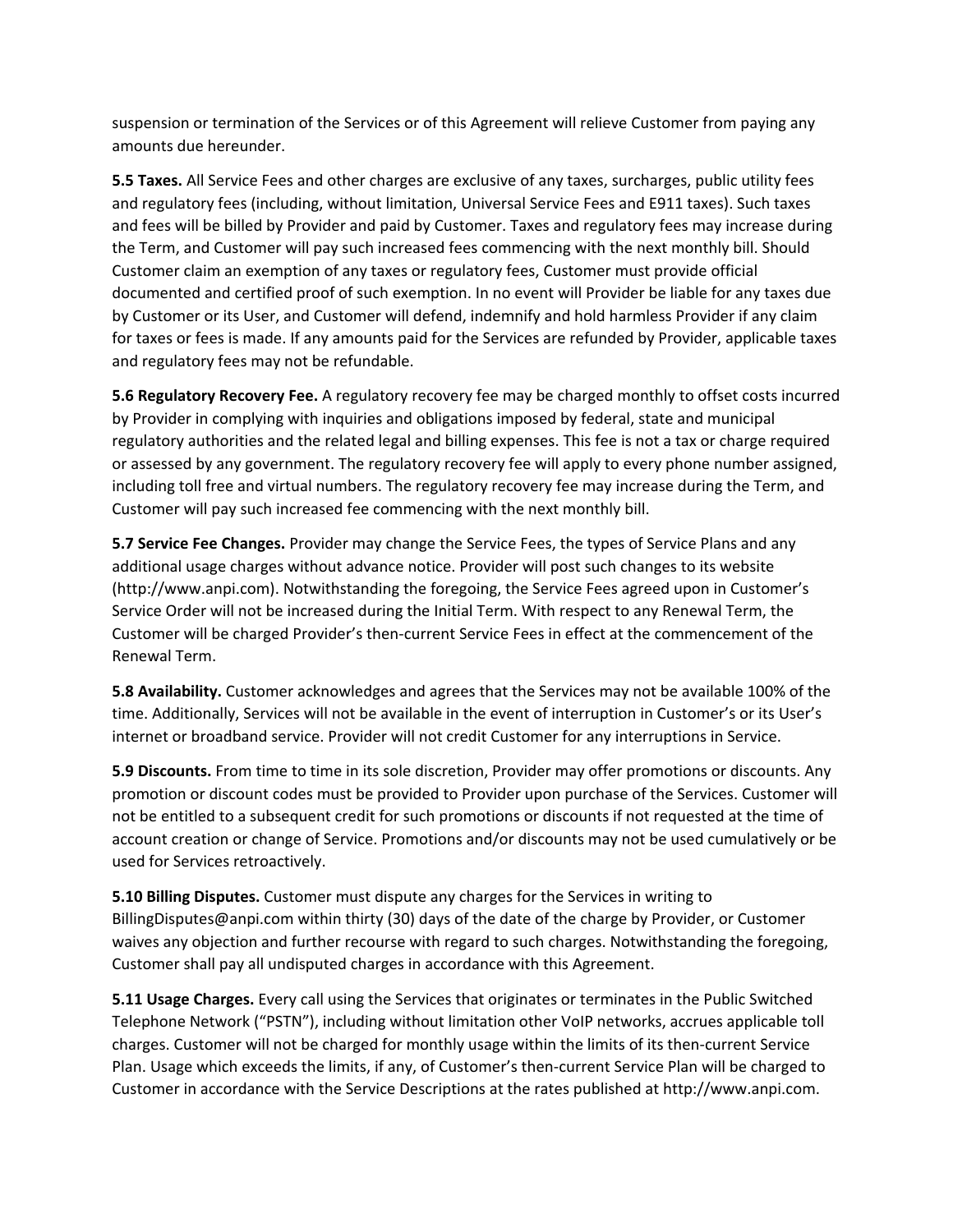Calls to phone numbers outside the United States and Canada will also be charged to the Customer in accordance with the Service Descriptions at the rates published at http://www.anpi.com.

### **6. TELEPHONE NUMBER**

Any telephone number provided by Provider ("Number") to the Customer will be leased and not sold. Provider reserves the right to change, cancel or move the Number should Provider reasonably determine, its sole discretion, that it is required to do so as a result of its agreements with its underlying services providers or for other business purposes related to the provision of the Services.

# **7. PRIVACY**

The Services use the public Internet and third-party networks to transmit voice communications and data. Provider is not liable for the interception, use or disclosure of Customer's or its User's voice communications or data. Provider does not represent, warrant or covenant that the Services will maintain the privacy or security of Customer's or its Users' voice communications or data. Customer acknowledges and agrees that none of its Customer Data is considered "Customer Proprietary Network Information" under the rules of the Federal Communications Commission. Customer agrees that Provider is entitled to monitor Customer's and Users' use of the Services to protect, maintain, or improve the Services; to prevent fraud or misrepresentation by affirmative acts and/or omissions; to protect Provider, its customers or other third parties affiliated with Provider; or for any other good cause. If required by law, Customer will inform its Users that Provider may monitor the Users' communications and store and use the Users' personally identifiable information as necessary to provide the Services. For Provider's Privacy Policy, please visit http://www.anpi.com.

# **8. LICENSE; PROHIBITED USES; CUSTOMER RESPONSIBILITIES; LIMITATIONS**

**8.1** Customer hereby grants to Provider a license to copy, store, record, transmit, display, view, print and use Customer Data, solely to the extent necessary to provide the Services to Customer. Except as expressly provided in this Section 8, Customer grants to Provider no right, title, interest, or license in the Customer Data. Customer represents and warrants that it has all necessary consents and rights to provide personally identifiable information about its Users to Provider, and Customer will provide such information upon reasonable request by Provider.

**8.2** Customer represents and warrants that it will not use the Services for any illegal, fraudulent, improper, or abusive purpose or in any way that interferes with Provider's ability to provide high-quality Services to other customers, prevents or restricts other customers from using the Services, or damages any of Provider's or other customers' property. If Provider discovers use of the Services for anything other than the permitted uses in this Agreement or for any of the prohibited uses in this Agreement, Provider may at its sole discretion terminate or suspend all or part of Customer's Services and charge any applicable fees for the Services used plus damages caused by such improper use. Prohibited uses include, but are not limited to: (a) behavior that is illegal, obscene, threatening, harassing, defamatory, libelous, deceptive, fraudulent, malicious, infringing, tortious or invasive of another's privacy; (b) sending unsolicited messages or advertisements, including e-mail, voice-mail, text messages or faxes (commercial or otherwise) ("spamming"), or otherwise sending bulk or junk e-mail, voice-mail, text messages or faxes; (c) harvesting or otherwise collecting information about others, including e-mail addresses, without their consent; (d) negligently, recklessly, knowingly or intentionally transmitting any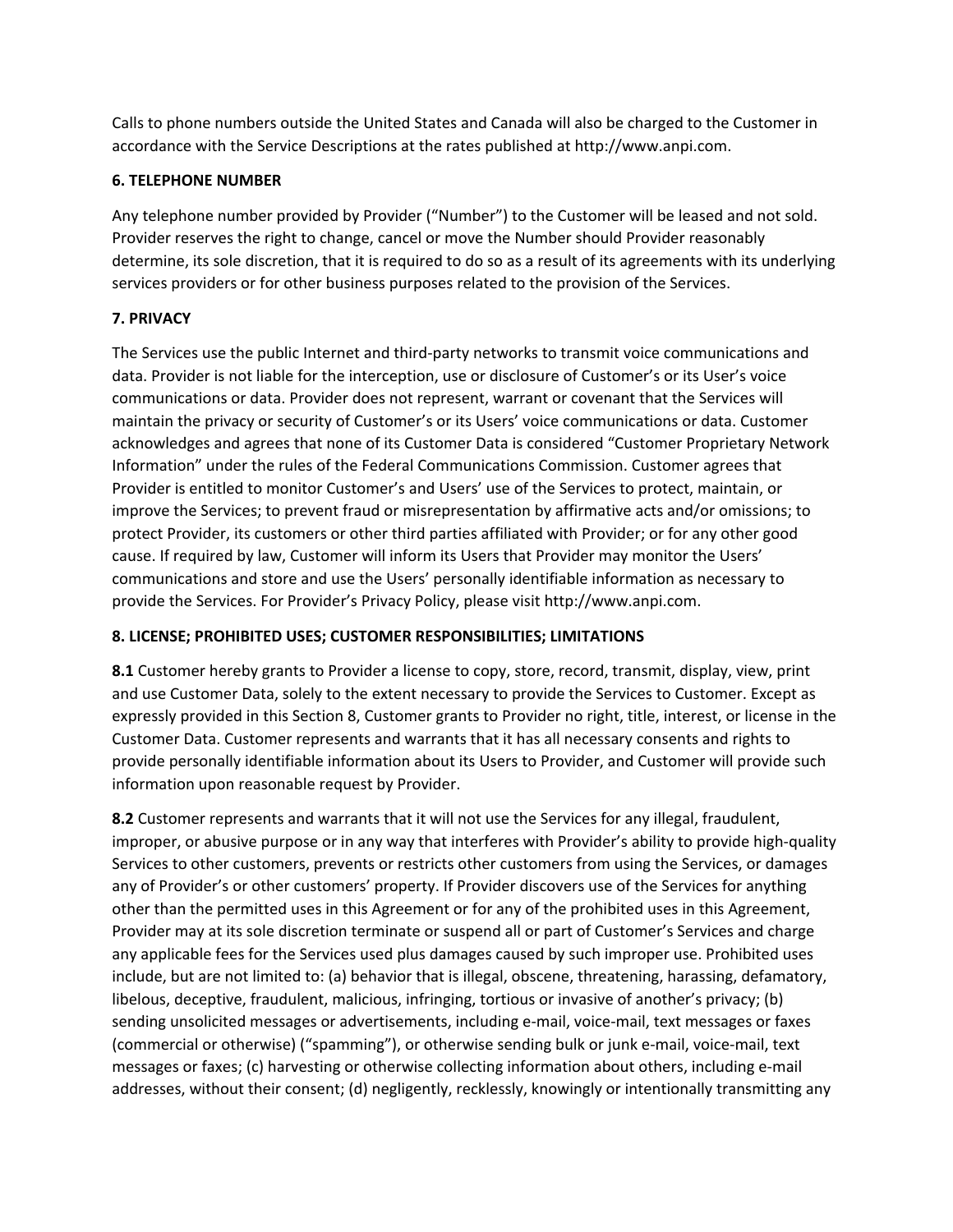material that contains viruses, time bombs, Trojan horses, worms, malware, spyware or any other programs that may be harmful or dangerous; (e) creating a false caller identity ("ID spoofing") or forged e-mail/text message address or header, or otherwise attempting to mislead others as to the identity of the sender or the origin of any communication made using the Services; (f) transmitting any material that may infringe, misappropriate, or otherwise violate the foreign or domestic intellectual property rights or other rights of third parties; (g) violating any U.S. or foreign law regarding the transmission of technical data or software exported through the Services; (h) using the Services in excess of what, in Provider's sole discretion, would be expected of normal business use, including without limitation allowing more than one user to use a single VoIP line or using a single VoIP line in excess of what would be expected of a single user; (i) using the Services in any way that interferes with other customers' and third parties' use and enjoyment of the Services; (j) using or employing methods and/or devices that are designed or likely to take advantage of, bypass, exploit or otherwise avoid this use policy.

**8.3** Customer understands and agrees that: (a) it will be solely liable for any transmissions sent through the Services under its account or its User's account, including the content of any transmission sent through the Services under its account or its User's account; (b) it will abide by all applicable Provider policies, procedures and agreements related to the Services; and (c) it will not attempt to gain unauthorized access to the Services, other accounts, computer systems or networks connected to the Services through password mining or any other means.

**8.4** Some of Provider's plans and other Services are offered on an "unlimited" basis. All unlimited plans: (a) may only be used for normal commercially reasonable business use; (b) are provided only for dialog between two individuals at one time per line; (c) are issued on a "one (1) user per line basis", meaning that only one registered User may be assigned to use the Services for any one line; and (d) are subject to additional usage charges, including but not limited to such charges associated with international calling, in accordance with the then-current rates posted to Provider's website (http://www.anpi.com). Unlimited plans may not be used for any of the following prohibited uses (which are in addition to the other prohibited uses applicable to all Services): (i) trunking or forwarding a Provider Number to another phone number capable of handling multiple simultaneous calls, or to a private branch exchange (PBX) or a key system; (ii) spamming or blasting (e.g., sending bulk or junk voice-mails, e-mails, text messages or faxes simultaneously); (iii) bulk call-in lines (e.g., customer support or sales call centers, "hotlines", 900 numbers, sports-line numbers, etc.); or (iv) auto-dialing or "predictive" dialing (i.e., non-manual dialing or using a software program or other means to continuously dial or place out-bound calls). In addition, unusually high usage of the Services may impair Provider's ability to provide high-quality Services to others and/or indicate unauthorized use of the Services, in which case Provider may suspend or terminate Customer's account or, upon prior notice, convert Customer's account to a metered calling plan that charges significantly higher usage rates.

**8.5** Customer must report any unauthorized use of the Services to Provider immediately after Customer discovers such use. Customer is responsible for all use of the Services, whether authorized or unauthorized. Customer will be responsible if any of its Users use the Services in a manner prohibited by this Agreement. Customer will be responsible for any act or omission of a User that would be a breach of this Agreement if done by Customer.

**8.6** Customer acknowledges and agrees that the right to use any Services is nonexclusive and nontransferable, and Customer will not permit use of the Services other than for its internal business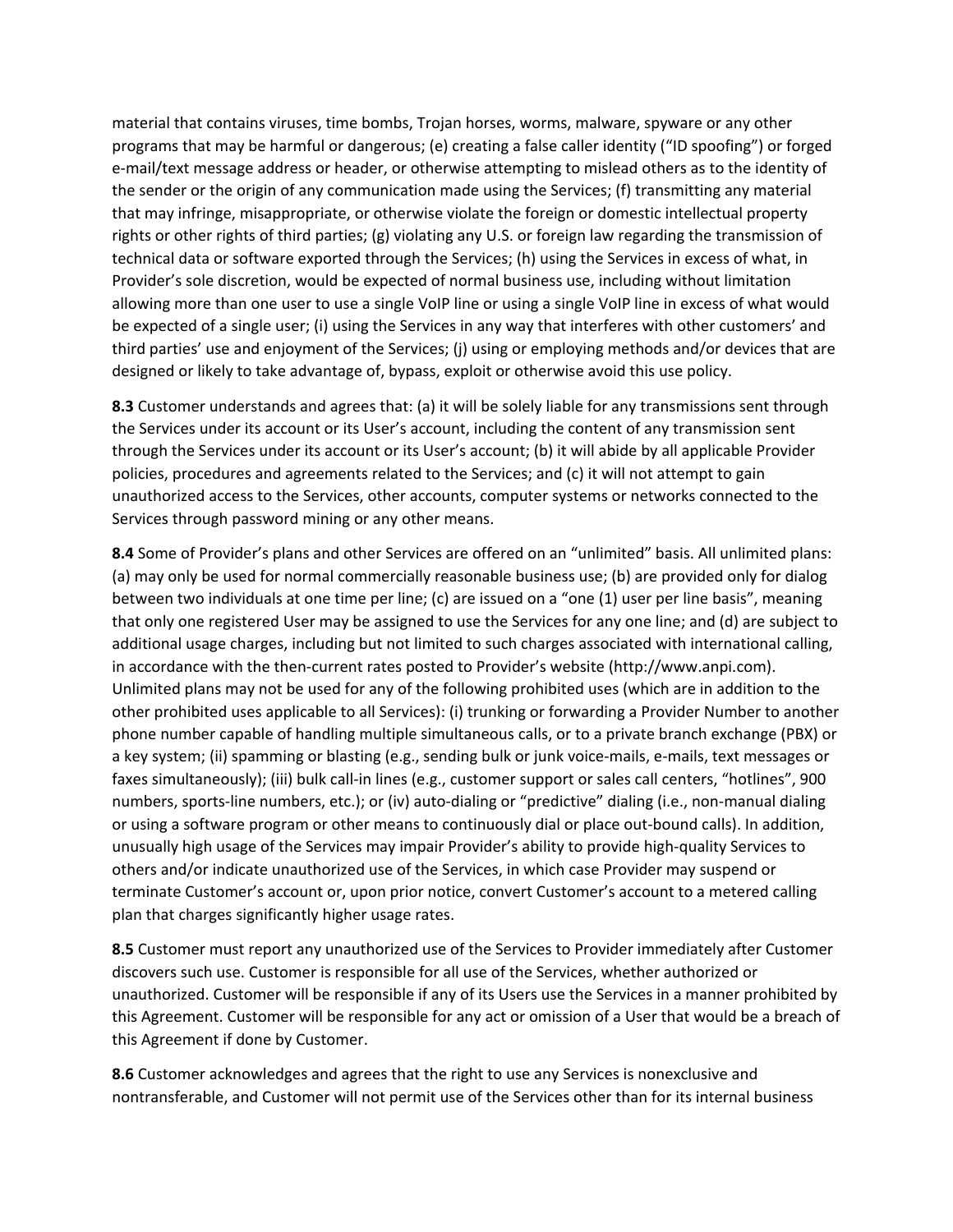purposes. Nothing in this Agreement will pass to Customer or any User title to any of the Services, any trade names, trade dress, trademarks, service marks, commercial symbols, copyrightable material, designs, logos and/or any other intellectual property of Provider or its vendors. Customer will not challenge or attempt to register or otherwise protect any of Provider's intellectual property or other rights in the Services.

**8.7** Customer will not: (a) copy or adapt the Services for any purpose, except as specifically permitted under this Agreement; (b) use the Services except in accordance with all applicable laws and regulations, and except as set forth in this Agreement; (c) reverse engineer, translate, decompile, or disassemble the Services; (d) use the Services in any outsourcing, application service provider, time-sharing or service bureau arrangement, including, without limitation, any use to provide services or process data for the benefit of, or on behalf of, any third party other than a User; (e) cause or permit the disabling or circumvention of any security mechanism contained in or associated with the Services; or (f) delete, alter, cover, or distort any copyright or other proprietary notices or trademarks with respect to the Services.

**8.8** Customer understands and accepts that, in order to protect Customer against fraudulent use of the Services, Provider may require Customer to contact Provider in order to enable calling to certain calling destinations.

**8.9** Customer will execute such other documents, provide such other information, and affirmatively cooperate with Provider, all as may be reasonably required by Provider relevant to providing the Services.

## **9. USE AND STORAGE**

Provider reserves the right to establish or modify general practices and limits concerning use of the Services and Software, including, without limitation, the maximum number of days that content will be retained by the Service and the maximum disk space or bandwidth capacity that will be allotted on servers owned or operated by Provider on Customer's behalf. Where practical, Provider will provide Customer with prior notice of such new or modified practices; provided, however, that Provider will have the absolute right to implement such new or modified practices without prior notice in its sole discretion and without liability of any kind.

### **10. ELECTRONIC RECORDING**

Customer agrees that there are federal and state statutes governing the electronic recording of telephone conversations and that Provider will not be liable for any illegal use of any recording services provided to Customer or its Users. It is Customer's responsibility to determine if the electronic recordings are legal under applicable federal and state laws and to comply with those laws. Customer will defend, indemnify and hold harmless Provider for any claims, damages, fines, penalties or costs (including, without limitation, attorneys' fees) arising out of Customer's or its User's failure to adhere to applicable electronic recording laws.

# **11. RESPONSIBILITY FOR REGISTRATION INFORMATION AND CONTENT OF CUSTOMER COMMUNICATIONS**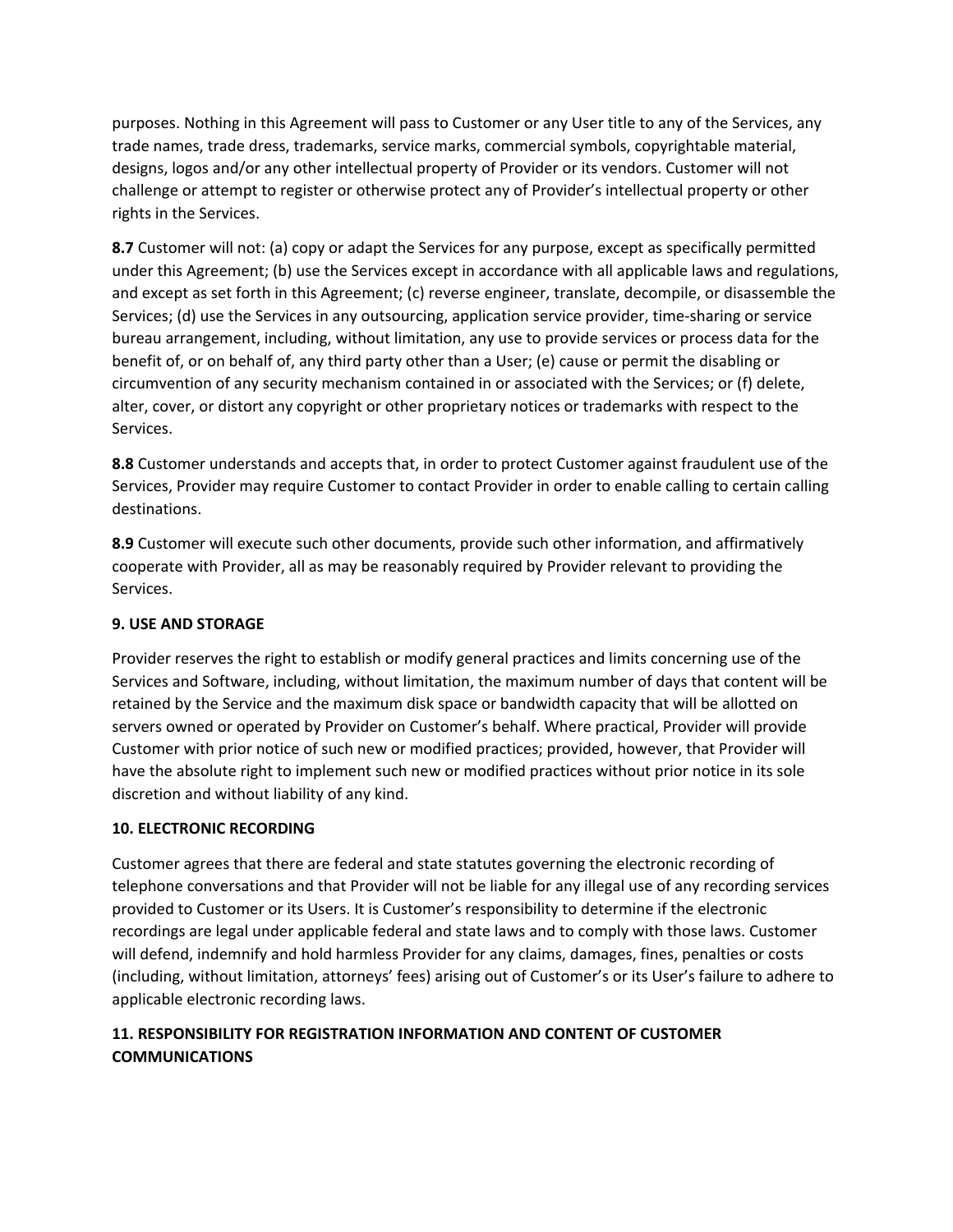Customer is solely responsible for maintaining the confidentiality of Customer's account login information (including, without limitation, its Users' account login information), and will not allow a third party to use the Services. Customer is solely responsible for any and all activities that occur under Customer's account or its User's account, including, without limitation, fraudulent use of the account. Customer and its Users must comply with laws regarding online behavior, acceptable content and the transmission of equipment and information under applicable export laws. Customer also agrees to comply with applicable local rules or codes of conduct (including, if applicable, codes of conduct or policies imposed by employers) regarding online behavior and acceptable content. Use of the Services is void where prohibited. Customer will immediately notify Provider of any unauthorized use of Customer's account or its User's account or any other breach of security related to Customer's account, its User's account or the Provider Services. Customer and each User must "log off" at the end of each session. Provider is not liable for any loss or damage arising from Customer's or its User's failure to comply with any of the foregoing obligations. In consideration for using the Provider Services, Customer will: (a) provide certain current, complete and accurate information about Customer and Users when prompted to do so by the Provider Services, and (b) maintain and update this information as required to keep it current, complete and accurate. Customer agrees that Customer is solely responsible for the content of all visual, written or audible communications ("Content") sent, displayed or uploaded by Customer or a User in using the Services. Although Provider is not responsible for any such communications, Provider may reject or remove any Content that violates a law or this Agreement. Customer or the User retains copyright and any other rights already held in Content that Customer or the User submits, posts or displays on or through, the Services, or any music or ring-tones Customer or a User uses in connection with the Service. Customer understands and agrees that by displaying, exchanging or uploading Content to a Provider website, transmitting Content using the Services or otherwise providing Content to Provider, Customer automatically grants (and warrants and represents that it has a right to grant) to Provider a world-wide, royalty-free, sub-licensable (so Provider affiliates, contractors, resellers and partners can deliver the Services) perpetual, irrevocable license to use, modify, publicly perform, publicly display, reproduce and distribute the Content in the course of offering the Services, including, without limitation, on associated websites ("Sites"). Furthermore, Customer represents and warrants that it has all necessary consents and rights to transmit Content and other communications from its users to Provider.

### **12. RESPONSIBILITY FOR CONTENT OF OTHERS**

Customer acknowledges that Users may violate one or more of the above prohibitions, but Provider assumes no responsibility or liability for such violation. If Customer becomes aware of misuse of the Services by any person, entity or organization, Customer agrees to contact Provider Customer Support at 866-319-7172 or Customer.Support@Bloosurf.com. Provider may investigate any complaints and violations that come to its attention and may take any action that it believes is appropriate, including, but not limited to, issuing warnings, removing the content or terminating accounts and/or User profiles. Under no circumstances will Provider be liable in any way for any data or other content available on a Site or actions taken while using the Services, including, but not limited to, any errors or omissions in any such data, content or activity or any loss or damage of any kind incurred as a result of the use of, access to or denial of access to any data, content or activities on a Site. Provider does not endorse and has no control over what Users post, submit to or do on a Site. Customer acknowledges that Provider cannot guarantee the accuracy of any information submitted by any User of a Site, nor any personally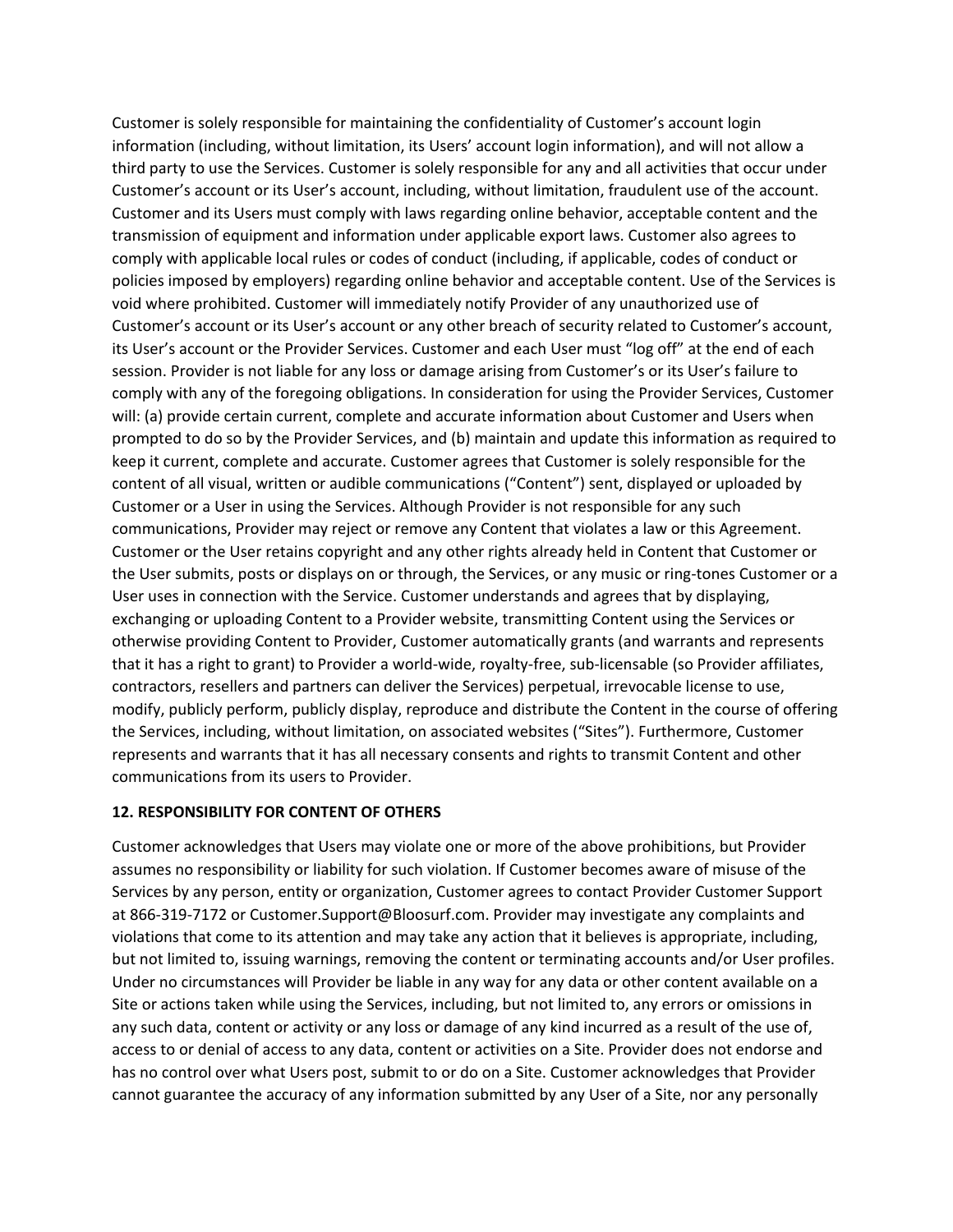identifiable information about any User. Provider reserves the right, in its sole discretion, to reject or remove content.

## **13. EMERGENCY 911 SERVICES**

**13.1 Service Limitations.** The FCC requires that Provider provide E911 Service to all Customers who use Provider Services within the United States. Sections 13.2-13.8 apply to all Customers who use Provider Services within the United States. Section 13.9 applies to all Customers.

**13.2 ACKNOWLEDGEMENT AND WARNING LABELS.** CUSTOMER ACKNOWLEDGES THAT PROVIDER'S EQUIPMENT AND SERVICES DO NOT SUPPORT 911 EMERGENCY DIALING OR OTHER EMERGENCY FUNCTIONS IN THE SAME WAY THAT TRADITIONAL WIRELINE 911 SERVICES WORK. THE DIFFERENCES ARE DETAILED IN THIS SECTION 13, AND CUSTOMER AGREES TO NOTIFY ALL POTENTIAL USERS WHO MAY PLACE CALLS USING CUSTOMER'S SERVICES OF THE 911 LIMITATIONS DESCRIBED HEREIN. PRIOR TO THE INITIATION OF SERVICE, PROVIDER WILL PROVIDE CUSTOMER WITH WARNING LABELS REGARDING THE LIMITATIONS OR UNAVAILABILITY OF 911 EMERGENCY DIALING. CUSTOMER AGREES TO PLACE SUCH LABEL ON OR NEAR EACH TELEPHONE OR OTHER CUSTOMER-PREMISES OR USER-PREMISES EQUIPMENT ON WHICH THE SERVICES MAY BE USED. IF ADDITIONAL LABELS ARE REQUIRED, CUSTOMER MAY REQUEST THEM FROM PROVIDER, AND PROVIDER WILL PROVIDE ADDITIONAL LABELS. PROVIDER WILL PROVIDE CUSTOMER WITH ADVISORY NOTICES REGARDING 911 EMERGENCY DIALING AND REQUEST ACKNOWLEDGMENTS FROM CUSTOMER. CUSTOMER WILL PROVIDE SUCH ADVISORY NOTICES TO ITS USERS. CUSTOMER AGREES TO RESPOND AND AFFIRMATIVELY ACKNOWLEDGE THAT PROVIDER HAS ADVISED CUSTOMER OF THE CIRCUMSTANCES UNDER WHICH E911 SERVICE MAY NOT BE AVAILABLE OR MAY BE LIMITED IN COMPARISON TO TRADITIONAL 911 EMERGENCY DIALING. CUSTOMER WILL PROVIDE SIMILAR ACKNOWLEDGEMENTS FROM ITS USERS UPON REQUEST BY PROVIDER. PROVIDER ADVISES CUSTOMER AND USERS TO MAINTAIN AN ALTERNATIVE MEANS OF ACCESSING TRADITIONAL 911 SERVICES.

**13.3 ELECTRICAL POWER.** CUSTOMER ACKNOWLEDGES THAT THE SERVICES, INCLUDING WITHOUT LIMITATION E911 SERVICE, WILL NOT FUNCTION IN THE ABSENCE OF ELECTRICAL POWER.

**13.4 INTERNET ACCESS.** CUSTOMER ACKNOWLEDGES THAT THE SERVICES, INCLUDING WITHOUT LIMITATION E911 SERVICE, WILL NOT FUNCTION IF THERE IS AN INTERRUPTION OF CUSTOMER'S BROADBAND OR HIGH-SPEED INTERNET ACCESS SERVICE.

**13.5 NON-VOICE SYSTEMS.** CUSTOMER ACKNOWLEDGES THAT THE SERVICES ARE NOT SET UP TO FUNCTION WITH OUTDIALING SYSTEMS SUCH AS HOME SECURITY SYSTEMS, MEDICAL MONITORING EQUIPMENT, TTY EQUIPMENT, OR ENTERTAINMENT OR SATELLITE TELEVISION SYSTEMS. PROVIDER WILL NOT BE LIABLE FOR INTERRUPTION OR DISRUPTION OF SUCH SYSTEMS BY THE SERVICES.

**13.6 E911 SERVICE.** E911 SERVICE IS A MANDATORY COMPONENT OF ALL INBOUND/OUTBOUND TRADITIONAL FAX AND VOICE SERVICE PLANS. E911 SERVICE IS NOT OFFERED ON VIRTUAL NUMBERS, OUTSIDE THE UNITED STATES, ON TOLL-FREE NUMBERS OR ON SIMILAR SERVICE ACCESSORIES OR ADD-ON SERVICE PLANS. E911 SERVICE IS ONLY AVAILABLE IN SELECTED AREAS. E911 SERVICE IS TIED TO THE CUSTOMER'S REGISTERED SERVICE ADDRESS ASSOCIATED WITH THE ASSIGNED PHONE NUMBER; CUSTOMER IS RESPONSIBLE FOR PROVIDING PROVIDER WITH ADDRESS INFORMATION FOR CUSTOMER'S USERS. THE PROVIDER MOBILE APPLICATION USES THE DEVICE'S DIALER AND CELLULAR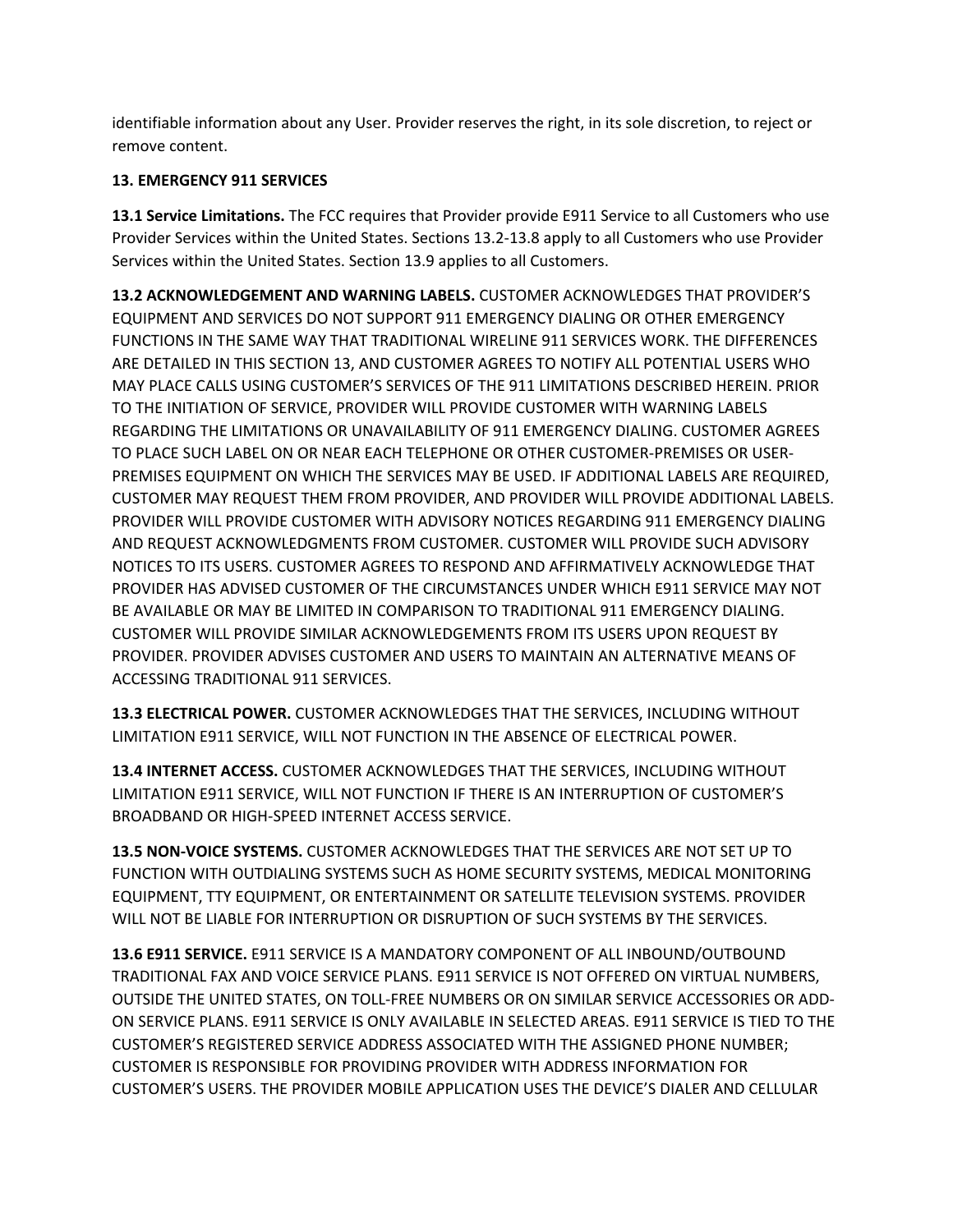TELEPHONE SERVICE TO MAKE 911 CALLS. IF A DEVICE DOES NOT HAVE CELLULAR TELEPHONE SERVICE, THEN THE USER WILL NOT BE ABLE TO CALL 911 FROM THE PROVIDER MOBILE APPLICATION. CUSTOMER ACKNOWLEDGES THAT PROVIDER'S ONLY MECHANISM FOR ROUTING 911 CALLS TO THE CORRECT EMERGENCY CALL TAKER IS THE CUSTOMER'S OR USER'S REGISTERED SERVICE ADDRESS ASSOCIATED WITH THE ASSIGNED PHONE NUMBER. CUSTOMER ACKNOWLEDGES AND UNDERSTANDS THAT ANY ENHANCED LOCATION INFORMATION PASSED TO AN EMERGENCY OPERATOR BY PROVIDER WILL BE BASED UPON THE CUSTOMER'S OR USER'S REGISTERED SERVICE ADDRESS PROVIDED TO PROVIDER BY CUSTOMER. IN THE EVENT THAT THE REGISTERED SERVICE ADDRESS ASSOCIATED WITH THE ASSIGNED PHONE NUMBER IS INCORRECT, IS OUTDATED, OR IS NOT COMPLETE, A 911 CALL MAY BE ROUTED INCORRECTLY.

**13.7 E911 SERVICE CHARGE.** CUSTOMERS THAT ARE REQUIRED TO SUBSCRIBE TO PROVIDER E911 SERVICE WILL BE SUBJECT TO A MONTHLY E911 SERVICE CHARGE. THE MONTHLY E911 SERVICE FEE WILL BE IN ADDITION TO THE APPLICABLE SERVICE FEES FOR THE ASSOCIATED LINE. THE MONTHLY CHARGE FOR PROVIDER E911 SERVICE IS ASSESSED ON A "PER-LINE" (THAT IS, PER PHONE NUMBER BASIS), AND WILL BE SET AT A LEVEL THAT REIMBURSES PROVIDER FOR THE DIRECT COSTS IT INCURS IN PROVIDING PROVIDER E911 SERVICE, INCLUDING EXPENSES PROVIDER INCURS, EITHER DIRECTLY OR INDIRECTLY, IN THE FORM OF STATE, COUNTY OR MUNICIPAL E911 SURCHARGES, E911 AUTOMATIC LOCATION INFORMATION (ALI) DATABASE STORAGE, LINE INFORMATION DATABASE AND CALLER ID (LIDB/CNAM) EXPENSES, AND ANY OTHER TAXES OR SURCHARGES DIRECTLY OR INDIRECTLY ASSOCIATED WITH THE PROVISION OF SERVICES TO CUSTOMERS SUBSCRIBING TO THIS SERVICE. PROVIDER RESERVES THE RIGHT TO ADJUST THE LEVEL OF CHARGES ASSOCIATED WITH THE PROVISION OF E911 SERVICES TO REFLECT INCREASES OR DECREASES IN THE COSTS IT INCURS.

**13.8 E911 CHARACTERISTICS.** CUSTOMER ACKNOWLEDGES THAT PROVIDER E911 SERVICE HAS CERTAIN CHARACTERISTICS THAT DISTINGUISH IT FROM TRADITIONAL, CIRCUIT-SWITCHED 911 SERVICE. THESE CHARACTERISTICS MAY MAKE PROVIDER E911 SERVICES UNSUITABLE FOR SOME CUSTOMERS OR USERS. BECAUSE CUSTOMER AND USER CIRCUMSTANCES VARY WIDELY, CUSTOMER SHOULD CAREFULLY EVALUATE ITS OWN CIRCUMSTANCES WHEN DECIDING WHETHER TO RELY SOLELY UPON PROVIDER E911 SERVICE. CUSTOMER ACKNOWLEDGES THAT IT IS CUSTOMER'S RESPONSIBILITY TO DETERMINE THE TECHNOLOGY OR COMBINATION OF TECHNOLOGIES BEST SUITED TO MEET CUSTOMER'S AND ITS USERS' EMERGENCY CALLING NEEDS, AND TO MAKE THE NECESSARY PROVISIONS FOR ACCESS TO EMERGENCY CALLING SERVICES (SUCH AS MAINTAINING A CONVENTIONAL LANDLINE PHONE OR WIRELESS PHONE AS A BACKUP MEANS OF COMPLETING EMERGENCY CALLS). THE FOLLOWING CHARACTERISTICS DISTINGUISH PROVIDER E911 SERVICE FROM TRADITIONAL, CIRCUIT-SWITCHED 911 SERVICE:

E911 SERVICE WILL NOT FUNCTION IF CUSTOMER'S OR ITS USER'S DTA, PHONE OR VIDEOPHONE FAILS OR IS NOT CONFIGURED CORRECTLY OR IF CUSTOMER'S OR ITS USER'S PROVIDER SERVICE IS NOT FUNCTIONING FOR ANY REASON, INCLUDING, BUT NOT LIMITED TO, ELECTRICAL POWER OUTAGE, BROADBAND OR OTHER INTERNET SERVICE OUTAGE, OR SUSPENSION OR DISCONNECTION OF SERVICE BECAUSE OF BILLING OR OTHER ISSUES. IF THERE IS A POWER OUTAGE, CUSTOMER OR THE USER MAY BE REQUIRED TO RESET OR RECONFIGURE THE EQUIPMENT BEFORE BEING ABLE TO USE THE PROVIDER SERVICE, INCLUDING FOR E911 PURPOSES. E911 SERVICE MAY NOT FUNCTION IF CUSTOMER OR A USER RELOCATES EQUIPMENT OR USES A NON-NATIVE TELEPHONE NUMBER, OR FOR ANY OTHER REASON BEYOND PROVIDER'S CONTROL.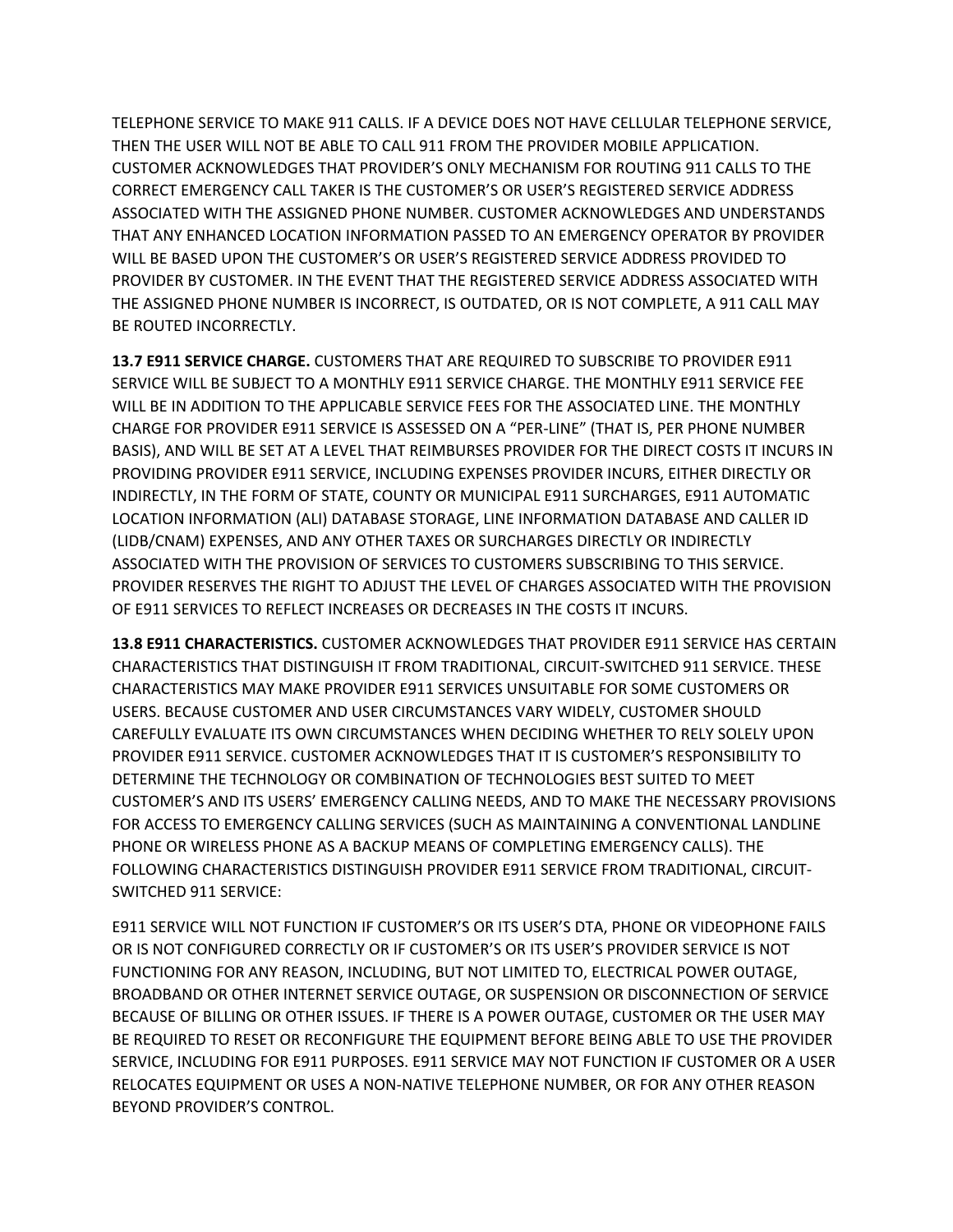AFTER INITIAL ACTIVATION OF THE E911 SERVICE AND FOLLOWING ANY CHANGE OF AND UPDATE TO CUSTOMER'S OR A USER'S PHYSICAL LOCATION, THERE MAY BE SOME DELAY BEFORE THE AUTOMATIC NUMBER AND LOCATION INFORMATION IS PASSED TO THE LOCAL EMERGENCY SERVICE OPERATOR. THIS INFORMATION IS TYPICALLY POPULATED INTO PROVIDER'S NOMADIC E911 DATABASES PRIOR TO SERVICE ACTIVATION, BUT NO GUARANTEE CAN BE MADE THAT THE AUTOMATIC NUMBER AND LOCATION INFORMATION WILL BE ACTIVATED WITHIN THIS SCHEDULE.

THE LOCAL EMERGENCY SERVICE OPERATOR RECEIVING PROVIDER E911 EMERGENCY SERVICE CALLS MAY NOT HAVE A SYSTEM CONFIGURED FOR E911 SERVICES OR BE ABLE TO CAPTURE AND/OR RETAIN AUTOMATIC NUMBER OR LOCATION INFORMATION. THIS MEANS THAT THE OPERATOR MAY NOT KNOW THE PHONE NUMBER OR PHYSICAL LOCATION OF THE PERSON WHO IS MAKING THE PROVIDER E911 CALL. DUE TO TECHNICAL FACTORS IN NETWORK DESIGN, AND IN THE EVENT OF NETWORK CONGESTION ON THE PROVIDER NETWORK, THERE IS A POSSIBILITY THAT A PROVIDER 911 CALL WILL PRODUCE A BUSY SIGNAL, THE CALLER WILL EXPERIENCE UNEXPECTED ANSWERING WAIT TIMES OR THE LOCAL EMERGENCY SERVICE OPERATOR WILL TAKE LONGER TO ANSWER THE CALL THAN 911 CALLS PLACED VIA TRADITIONAL, CIRCUIT-SWITCHED TELEPHONE NETWORKS.

IF CUSTOMER OR ITS USER DOES NOT CORRECTLY IDENTIFY THE ACTUAL LOCATION WHERE THE PROVIDER EQUIPMENT WILL BE LOCATED AT THE TIME OF ACTIVATION OF THE SERVICE, PROVIDER E911 COMMUNICATIONS MAY NOT BE DIRECTED TO THE CORRECT LOCAL EMERGENCY OPERATOR.

**13.9 E911 LIMITATION OF LIABILITY AND INDEMNITY.** CUSTOMER AGREES THAT PROVIDER WILL NOT BE LIABLE FOR ANY SERVICE OUTAGE OR INABILITY TO DIAL 911 OR ANY OTHER EMERGENCY TELEPHONE NUMBER USING A PROVIDER SERVICE OR TO ACCESS OR REACH AN EMERGENCY SERVICE OPERATOR DUE TO THE 911 DIALING CHARACTERISTICS AND LIMITATIONS SET FORTH IN THIS AGREEMENT. CUSTOMER AGREES TO DEFEND, INDEMNIFY AND HOLD HARMLESS PROVIDER, ITS OWNERS, MANAGERS, OFFICERS, DIRECTORS, EMPLOYEES, AFFILIATES AND AGENTS, AND ANY OTHER SERVICE PROVIDER WHO FURNISHES SERVICES TO CUSTOMER OR A USER IN CONNECTION WITH THE SERVICES, FROM ANY AND ALL CLAIMS, ACTIONS, LOSSES, DAMAGES, FINES, PENALTIES, COSTS AND EXPENSES (INCLUDING, WITHOUT LIMITATION, ATTORNEYS' FEES) BY, OR ON BEHALF OF, CUSTOMER OR ANY THIRD PARTY OR USER OF THE SERVICE RELATING TO 911 DIALING OR THE INABILITY TO ACCESS OR REACH EMERGENCY 911 SERVICES.

# **14. DISCLAIMER AND LIMITATION OF LIABILITY**

PROVIDER DISCLAIMS ALL WARRANTIES, EXPRESS, IMPLIED, STATUTORY OR ARISING FROM A COURSE OF DEALING OR PERFORMANCE OR CUSTOM, WITH RESPECT TO THE SERVICES, EQUIPMENT, AND ANY OTHER PROVIDER PRODUCTS, SERVICES OR EQUIPMENT PROVIDED HEREUNDER, INCLUDING, BUT NOT LIMITED TO, WARRANTIES OF MERCHANTABILITY, FITNESS FOR A PARTICULAR PURPOSE, PERFORMANCE IN A WORKMAN-LIKE MANNER, COMPLIANCE WITH LAWS, QUALITY, ACCURACY, COMPLETENESS OR CURRENCY OF INFORMATION, SYSTEM INTEGRABILITY, TITLE, QUIET ENJOYMENT AND NON-INFRINGEMENT. PROVIDER DOES NOT REPRESENT, WARRANT OR COVENANT THAT THE PRODUCTS, SERVICES OR EQUIPMENT PROVIDED WILL OPERATE UNINTERRUPTED, ERROR FREE OR WITHOUT DEGRADATION OR LOSS OF DATA, OR BE SECURE. NEITHER PROVIDER NOR ITS SERVICE PROVIDERS WILL BE LIABLE FOR UNAUTHORIZED ACCESS TO OR ALTERATION, THEFT OR DESTRUCTION OF CUSTOMER'S OR A USER'S DATA FILES, PROGRAMS, PROCEDURES OR INFORMATION, INCLUDING, WITHOUT LIMITATION, ANY SUCH DATA IN PROVIDER'S POSSESSION, CUSTODY OR CONTROL, THROUGH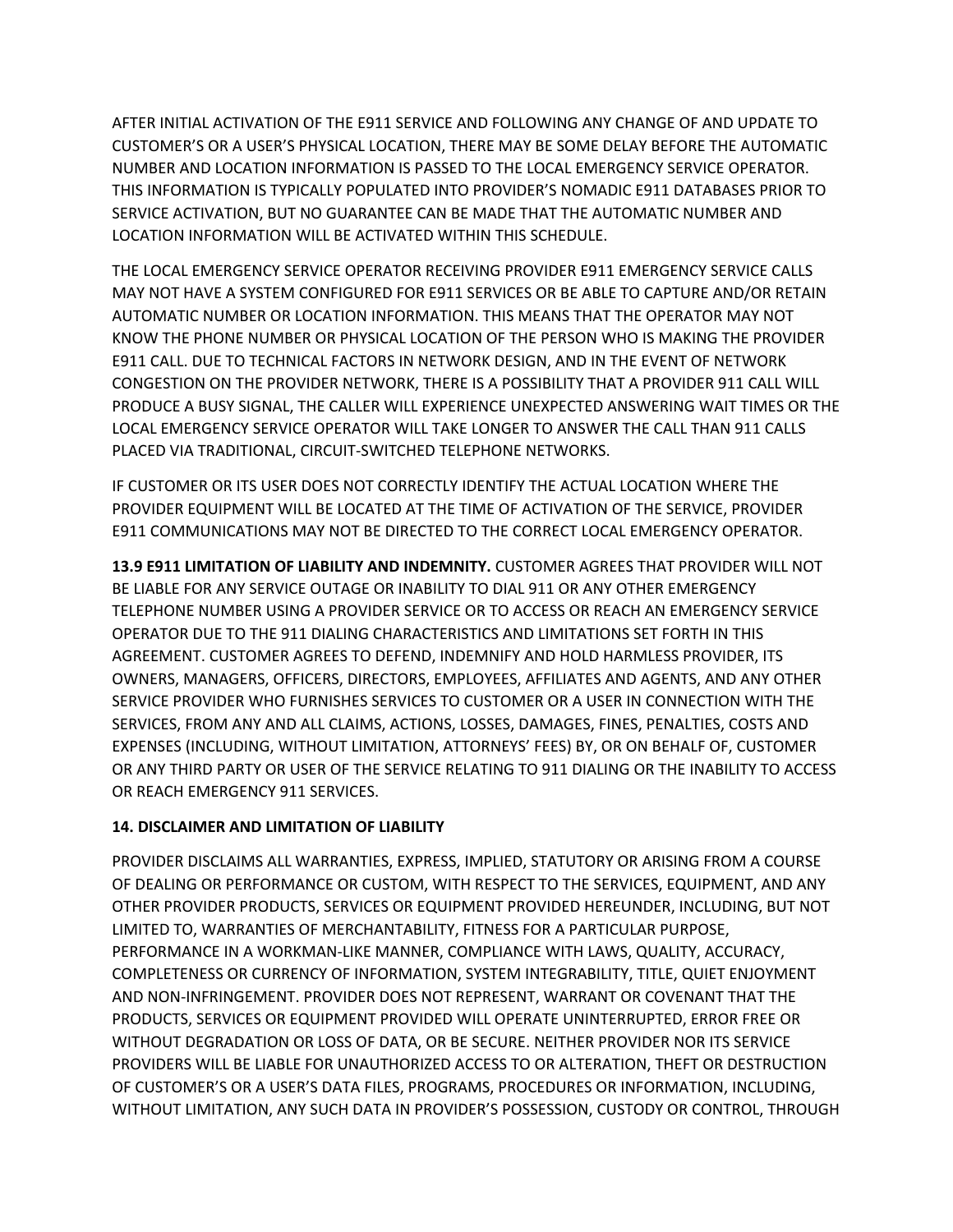ACCIDENT, FRAUDULENT MEANS OR DEVICES, OR ANY OTHER METHOD, REGARDLESS OF WHETHER SUCH DAMAGE OCCURS AS A RESULT OF PROVIDER'S OR ITS SERVICE PROVIDER'S NEGLIGENCE. IN NO EVENT WILL PROVIDER OR ITS AFFILIATE, SERVICE PROVIDER, FACILITY OPERATOR OR CARRIER, OR THEIR RESPECTIVE OWNERS, DIRECTORS, MANAGERS, OFFICERS, EMPLOYEES OR AGENTS (COLLECTIVELY, "PROVIDER PARTIES") BE LIABLE FOR ANY DIRECT, ACTUAL, INDIRECT, CONSEQUENTIAL, SPECIAL, PUNITIVE OR OTHER DAMAGES, OR FOR ANY COST OF COVER OR LOST PROFITS OF ANY KIND OR NATURE WHATSOEVER, ARISING FROM OR RELATED TO THIS AGREEMENT OR A PROVIDER PARTY'S PERFORMANCE OR NONPERFORMANCE OF OBLIGATIONS HEREUNDER, A FAILURE OF OR A DEFECT IN THE SERVICES, EQUIPMENT OR ANY PRODUCT, A PROVIDER PARTY'S VIOLATION OF A THIRD PARTY'S RIGHT, OR A PROVIDER PARTY'S ACTS OR OMISSIONS. PROVIDER WILL NOT BE LIABLE FOR THE ACTS OR OMISSIONS OF, A FAILURE OF OR A DEFECT IN ANY PRODUCT OR SERVICE PROVIDED BY, OR VIOLATION OF ANY THIRD PARTY'S RIGHTS BY ANY THIRD-PARTY SERVICE PROVIDER, FACILITY OPERATOR OR CARRIER. THE PROVIDER PARTIES' MAXIMUM TOTAL LIABILITY TO CUSTOMER WILL NOT EXCEED THE AMOUNTS PAID BY CUSTOMER TO PROVIDER IN THE THREE (3) MONTHS PRECEDING THE DATE THE CLAIM ACCRUED. THE PROVIDER PARTIES WILL NOT BE LIABLE IN ANY WAY TO ANY USER.

#### **15. INDEMNIFICATION**

Customer will defend the Provider Parties, at Customer's expense, against any third-party claim or action, and indemnify and hold harmless the Provider Parties from any and all losses, damages, liabilities, penalties, settlement obligations, costs, attorneys' fees and other legal expenses related to such third-party claim or action, arising from or related to: (a) Customer's breach of this Agreement or an agreement between Customer and a third party; (b) Customer's violation, infringement or misappropriation of the third party's intellectual property or other rights in Customer's use of the Services; (c) Customer's violation of the third party's privacy, publicity, personality or other rights; (d) Customer's fraud in use of the Services or fraud or misrepresentation regarding the nature or volume of Customer's traffic; (e) Customer's violation of an applicable law; (f) bodily injury, death or property damage to the extent such claim or action arises from the negligence, gross negligence or willful misconduct of Customer, or in the case where strict liability applies; (g) Customer's business, acts or omissions; or (h) acts or omissions by Users that, if done by Customer, would constitute a breach of this Agreement. Customer will not settle any claim or action without Provider's prior written consent. Provider will have the option, at its expense, to participate in the defense or settlement of the claim or action with counsel of its own choosing. If a conflict of interests arises or exists between the parties or if Provider has a good faith belief that its rights are being harmed by the counsel selected by Customer, Provider will have the right to retain separate counsel to represent its interests at Customer's sole cost and expense. Customer will not settle any claim without Provider's prior written consent.

### **16. EQUIPMENT**

**16.1 Equipment Purchase.** If Provider sells any equipment to Customer, the terms of this Section 16 apply. All equipment shipments are Free On Board (FOB) Provider's or Provider's distributor's facility. Provider's liability for delivery will cease, and title (if applicable) and all risk of loss or damage will pass to Customer upon delivery to the common carrier for shipment. Customer shall be wholly responsible for insuring any products purchased from the time risk of loss or damage passes to Customer. Provider will pass through to Customer any warranty provided by the manufacturer of the equipment; PROVIDER MAKES NO REPRESENTATION OR WARRANTY WITH RESPECT TO ANY EQUIPMENT.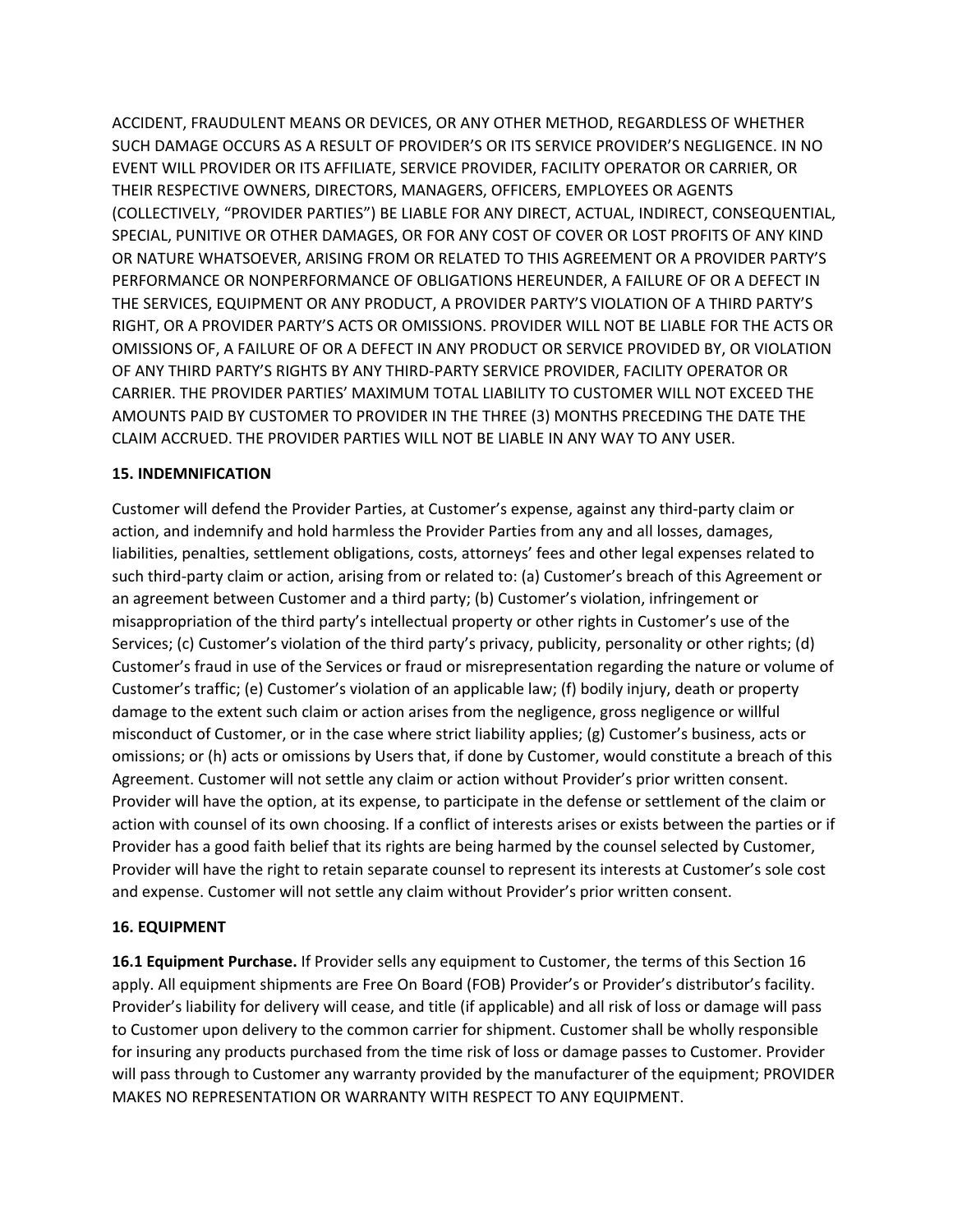**16.2 Equipment Return Policy.** Customer will be required to obtain authorization from Provider to return any equipment. Equipment returned by Customer that is not covered under warranty or that does not bear a return authorization number may be refused. Provider will not replace lost, stolen or modified equipment. Customer must pay all shipping and handling charges related to any equipment returns not covered under warranty. All returned equipment must be unmodified, in good working condition, in the original packaging and include all components, manuals, peripheral devices and all other accessories that were originally shipped with the equipment. Provider may decline Customer's return or charge Customer an additional fee for each missing item or for each item that Provider reasonably determines is modified, damaged or not in good working condition. Customer must delete all data files stored on returned equipment. Customer acknowledges that any data remaining on returned equipment cannot be recovered, and Customer releases Provider of any liability for any lost, damaged or destroyed files, data or other information.

### **17. MOBILE APPLICATION**

Provider may make a mobile application for the Services available to Customer. Subject to this Agreement, Provider grants to Customer a limited, personal, revocable, non-exclusive, non-transferable and non-sublicensable license to install and use the mobile application during the Term. Customer has no other rights in or to the mobile application. The mobile application is licensed, not sold. The terms of this Agreement apply to any updated, upgraded or new versions of the mobile application. Use of the mobile application constitutes use of the Services. Provider may require Users to agree to additional terms and conditions governing use of the mobile application, and Customer agrees that its Users will not be permitted to use the mobile application unless they agree to such terms and conditions. Customer agrees that from time to time and without notice Provider may amend, modify, update or upgrade the mobile application or create new versions of the mobile application. Customer agrees that Provider may automatically update the version of the mobile application that a User is using on a mobile device. Customer consents, on behalf of itself and its Users, to such updating on mobile devices. Updates may cause Customer or a User to lose data, and Provider will not be liable for such loss. Customer agrees that Provider has no obligation to provide support, maintenance or updates for or to the mobile application. To the extent the mobile application contains any third-party software, Customer's and User's rights and obligations with respect to such software will be subject to and governed by the third party's terms and conditions. Provider does not make a representation or warranty that the mobile application will operate on any particular device or operating system. The mobile application is commercial computer software, and to the extent any U.S. government agency uses the mobile application, the U.S. government is only granted the limited rights granted to all other Provider customers. Provider is not a wireless licensee of the FCC, and the mobile application will not be able to provide access to E911 service unless Customer subscribes to wireless service that complies with the FCC's E911 program, as further explained in Section 13.6.

### **18. INTELLECTUAL PROPERTY**

The Services and Software, and all intellectual property therein, are and will remain the exclusive property of Provider. Provider reserves all rights not expressly granted under this Agreement. The Software may contain third-party software that is subject to the terms and conditions of third-party licenses. Neither Customer, Users nor any other third party has a right to inspect, possess, use, copy, or attempt to discover the source code of (or any portion of) the Software, except to the extent that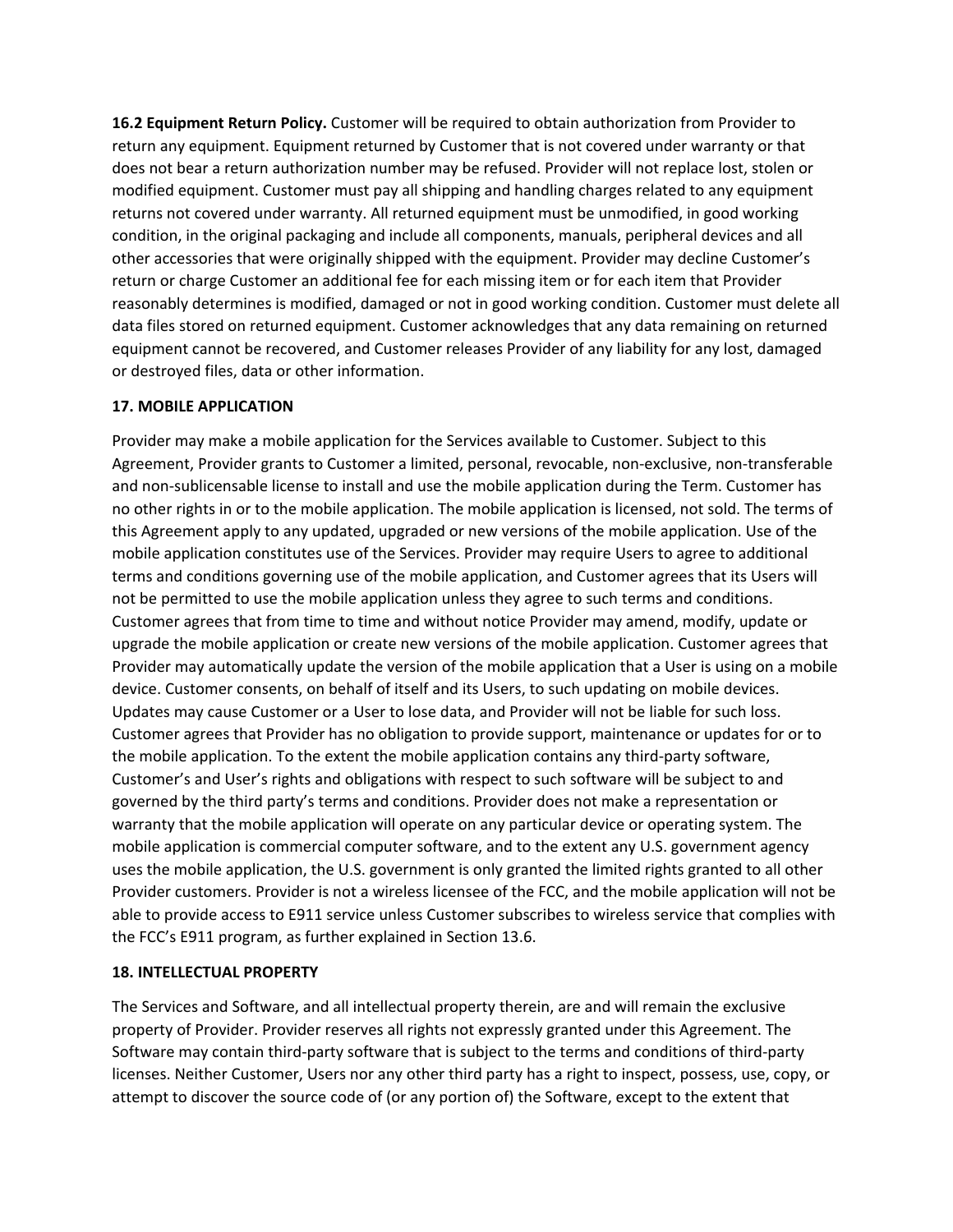Customer, a User or a third party is expressly permitted to decompile the Software under applicable law and Customer, the User or the third party notifies Provider in writing in advance of its intention to decompile the Software and its reason for doing so.

## **19. PORTAL UPGRADES; PHONE NUMBERS AND WEB PORTAL DISCONTINUANCE**

Provider may update the Customer and User portals, and Customer agrees that Service may be unavailable during the implementation of such updates. Upon expiration, cancellation or termination of the Services, Customer and Users will relinquish and discontinue use of any accounts, Numbers, voice mail access numbers, and/or web portal Sites assigned to Customer by Provider or its service providers.

### **20. MISCELLANEOUS**

**20.1 NOTICES.** Unless otherwise specified in this Agreement, any notice required or permitted to be given pursuant to this Agreement will be given in writing by overnight delivery service, sent via certified mail, return receipt requested, e-mailed, or delivered by hand, and such notice will be deemed to have been given and received when delivered or when delivery was refused, or with respect to electronic transmissions, at the time of transmission (unless the sender received a notice of transmission failure). Customer consents to receive all notices in electronic form, and Provider may send any notice to Customer at Customer's latest physical address or e-mail address provided by Customer. Provider may, in addition to all other methods of giving notice, send any notice to Customer's mailbox in Customer's account on the Provider Customer Care Portal. Both parties agree that any agreements and notices made or provided by one or both parties in electronic form, and in accordance with this Agreement, are as legally binding as if made in physical written form. Customer must send all notices to Provider via email in accordance with the following:

To report misuse or fraudulent use of Service: Customer.Support@Bloosurf.com

To submit a billing dispute: Billing@Bloosurf.com

To terminate Service: Customer.Support@Bloosurf.com

All other notices: Customer.Support@Bloosurf.com

**20.2 FORCE MAJEURE.** Provider's performance of any part of this Agreement will be excused to the extent that it is hindered by flood, fire, natural disaster, strike, riot, war, terrorism, hostile attack, governmental action, cable cuts, supplier shortages, breaches, or delays, Provider's inability to perform as a result of actions or inactions of third parties, Customer, a User or Provider's vendors, including, without limitation, Customer's failure to provide or maintain a circuit with respect to an order for Service, or any other cause (whether similar or dissimilar to those listed) beyond Provider's reasonable control (a "Force Majeure"). Provider may terminate the Services without liability if a Force Majeure hinders Provider's performance for more than five (5) days.

20.3 NO CLASS ACTION. Customer irrevocably waives any right Customer may have to serve as a representative or as a private attorney general, or to participate as a member of a class of claimants, in any lawsuit, arbitration or other proceeding against any Provider Party arising from, related to or connected with this Agreement or any Service Order.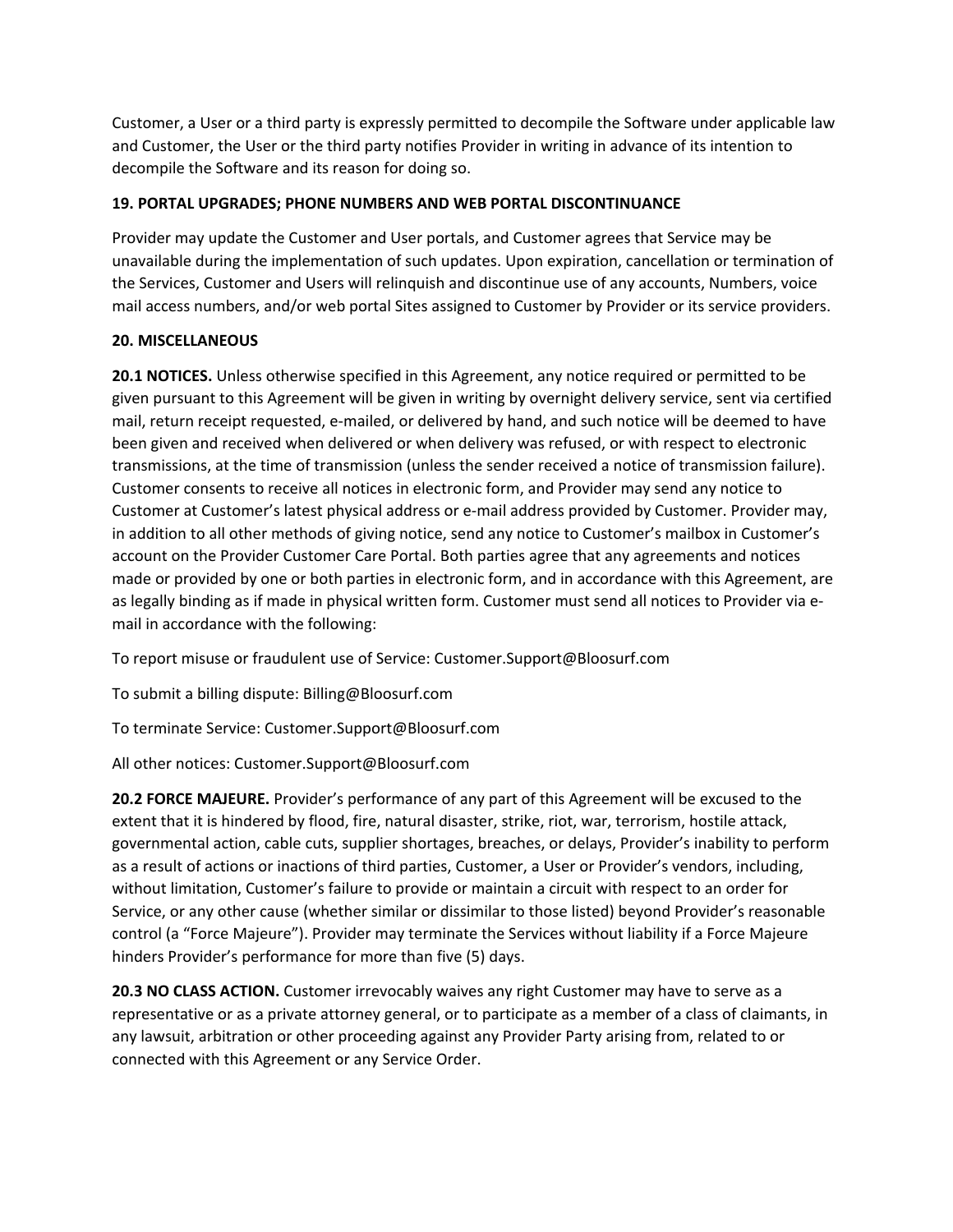**20.4 BINDING NATURE AND ASSIGNMENT.** Customer's rights and obligations in this Agreement will not be assigned, delegated or otherwise transferred in whole or in part without the prior written consent of Provider. Except as part of the sale of all or substantially of the assets for Provider or the assignment of this Agreement, or any rights or obligations thereunder, to any of Provider's affiliates (which will not require Customer consent), Provider's rights and obligations in this Agreement will not be assigned, delegated or otherwise transferred in whole or in part without the prior written consent of Customer, which will not be unreasonably withheld. For sake of clarity, Provider may assign, delegate and transfer some or all of its rights and obligations under this Agreement to its affiliates. Except as otherwise expressly provided herein, this Agreement will inure to the benefit of, and will bind, the heirs, executors, personal representatives, administrators, successors and permitted assigns of Provider and Customer.

**20.5 GOVERNING LAW.** This Agreement and any related Service Orders will be governed by and construed according to the laws of the State of Illinois, without regard to its conflict of laws provisions. The U.N. Convention on Contracts for the International Sale of Goods will not apply to this Agreement.

**20.6 ARBITRATION.** Any dispute or controversy arising out of or in connection with this Agreement or any related Service Order, or otherwise related to the Services, will be resolved by binding arbitration. The Federal Arbitration Act and federal arbitration law applies to this Agreement. The arbitration will be administered by the American Arbitration Association (AAA), conducted by one (1) arbitrator, and conducted in accordance with the AAA's Commercial Arbitration Rules. The arbitration will be conducted in Springfield, Illinois. The language of the arbitration will be English. The parties' briefs and other documents and the arbitrator's findings and decision will be confidential unless required to be disclosed by law. Neither party may use any finding or decision of the arbitrator in existing or subsequent litigation or arbitration involving any other person, entity or organization. The arbitrator must have sufficient experience in the matter(s) at issue. The arbitrator's decision will follow the plain meaning of the Agreement and will be final and binding. Neither party will have the right to appeal an error of law or fact. Each party will bear the cost of preparing and presenting its case. Judgment on the award rendered by the arbitrator may be entered in any court having jurisdiction. This agreement to arbitrate also requires Customer to arbitrate claims against other parties relating to Services or products provided or billed to Customer if claims are asserted against Provider in the same proceeding. Notwithstanding the foregoing, either party may bring suit in court to enjoin unauthorized access or trespass to its computer networks or any misappropriation, infringement or violation of its intellectual property rights. The arbitrator will have the exclusive power to rule on the formation, interpretation, applicability, validity or enforceability of this Agreement, including without limitation the validity or enforceability of this arbitration agreement. The arbitrator will not have the power to conduct any form of class or collective arbitration nor join or consolidate claims by or for individuals. If any dispute or controversy arising out of or in connection with this Agreement or any related Service Order, or otherwise related to the Services, cannot lawfully be resolved by arbitration, the complainant must bring any claim or action in the state or federal courts for Springfield, Illinois, and the parties waive any objection based on personal jurisdiction, venue or inconvenient forum.

# **20.7 ENTIRE AGREEMENT, AMENDMENTS, CONFLICT, SEVERABILITY, WAIVER, SURVIVAL.**

This Agreement, all documents referred to herein and any related Service Order executed by the parties constitute the entire agreement between the parties and supersede any and all prior agreements and rates between the parties with respect to the subject matter hereof. No additions, deletions or